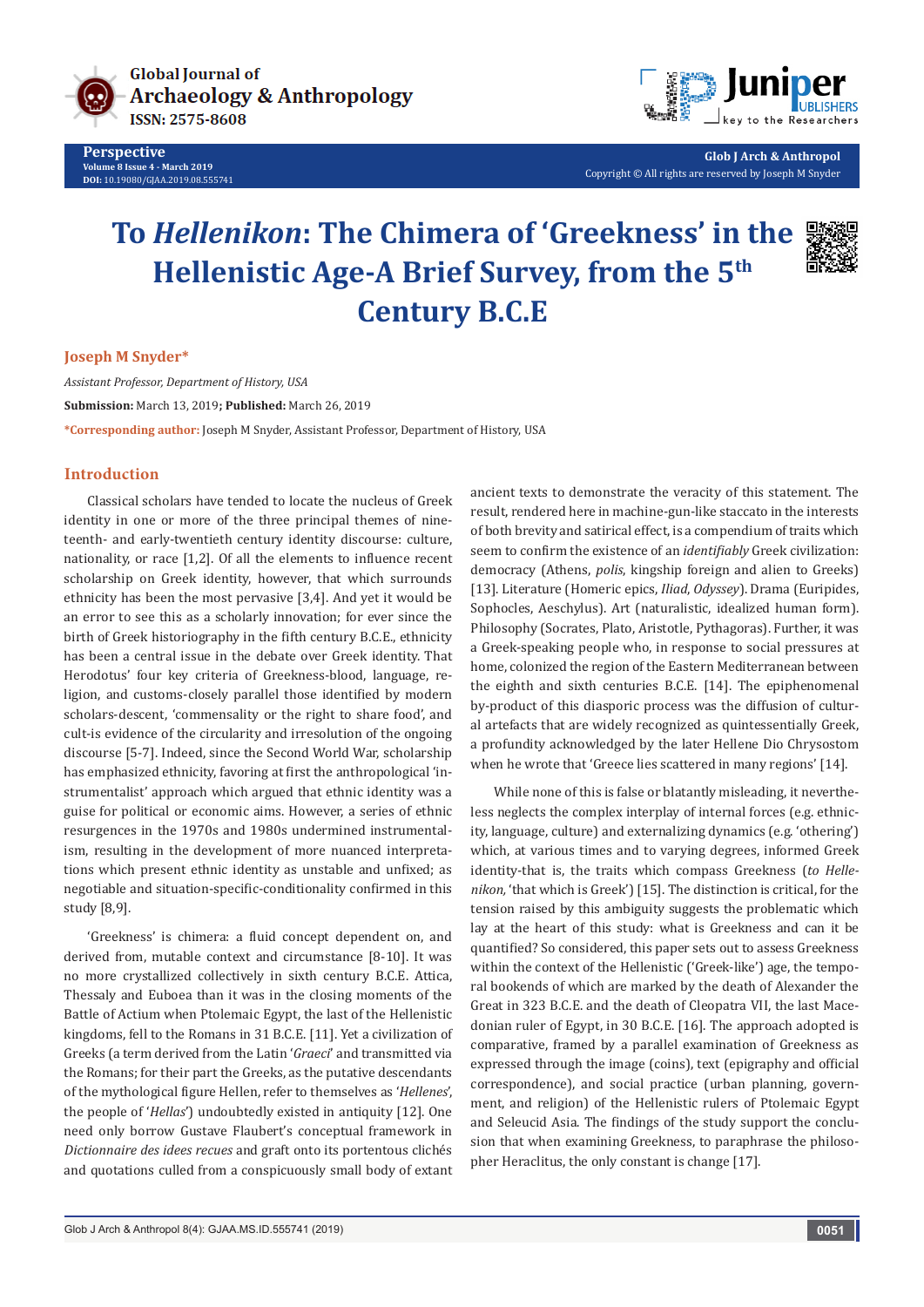# **To Hellenikon: Ancient Conceptions of 'Greekness'**

To situate it within the continuum of ancient Greek identity, and thus establish its position along a sensible trajectory, an analysis of Hellenistic age Greekness compels a brief ethnographic survey, beginning with the earliest generally perceived articulations of communal Greek identity. In the aggregate, the evidence reveals the instability, equivocality and multivalence of the cardinal elements which the Greeks used to distinguish and define their civilization-in relation to both themselves as well as to non-Greeks-over time. We begin with the Persian Wars of the fifth century B.C.E., for the events surrounding them are widely considered the catalyst for a shared sense of Greek identity [11]. We turn to a famous passage from Herodotus' *Histories* (written before 425 B.C.E.), in which the author gives an account of the conflict between the Greeks and the Persians [18].

'It was most human that the Lacedaemonians should fear our making an agreement with the barbarian.... (But) there are many great reasons why we should not do this…; first and foremost, the burning and destruction of the adornments of temples of our gods, whom we are constrained to avenge to the utmost rather than make pacts with the perpetrator…and next the kinship of all Greeks in blood and speech, and the shrines of gods and the sacrifices that we have in common, and the likeness of our way of life…' (Herodotus, *Histories* 8.144.1-2; trans. A. D. Godley). This speech is attributed to the Athenians, who at the time were being enticed by the Persians (the 'barbarian' mentioned above) shortly after witnessing the virtual destruction of their city. Though courted by the emissaries of the *shahanshah*, who sought an alliance, the Athenians demurred, a restraint explicated to the Lacedaemonians (i.e. the Spartans) through the invocation of 'the Greek thing' (*to Hellenikon*) [19].

Scholars cite this passage as an unambiguous statement of the precise components that constituted Greek identity-that is, common blood, common tongue, common cult foundations and sacrifices, and similar customs [20]. To a certain extent, such a perspective is justifiable: first, it is undoubtedly true that these ethnic and cultural traits were shared by *certain*-though arguably not all-Greeks and thus formed the basis upon which *some* Greeks united against the Persians. Second, as Hall notes, in the 'extant literary corpus there are few statements that define Hellenic identity quite so explicitly' [20]. For many, the implications are tantalizing enough to support bequeathing the passage canonical status in the debate surrounding Greek identity- thus putting paid the question [20].

Such interpretations are, however, fraught with difficulty. Firstly, although the Persian Wars motivated unprecedented levels of intercultural contact, a dynamic enhanced by Athenian efforts to prop up a faltering Greek alliance in a rhetorical effort akin to propagandistic carpet-bombing, Herodotus' view cannot be said to be wholly representative of the majority of the 'Greek' world [8]. The best that can be said for it is that it was strategically 'Athenocentric' view of Greekness, since groups like the Spartans, who considered *everyone* outside Sparta a 'foreigner', certainly possessed no inviolable sense of communal Greek identity [8]. Moreover, Herodotean audiences would undoubtedly have been aware of Athenian efforts to restrict citizenship to those who could prove both patrilineal *and* matrilineal lines of descent, thereby circumscribing the franchise by birth and, by extension, ethnicity [21]. At the same time, the Athenians-who viewed themselves as the 'most Greek of the Greeks'-also promoted myths of autochthony (the idea that, quite literally, the ancestors of the Athenians were born from the land of Attica, rather than through sexual reproduction) over the kinship ties that had hitherto linked Athens to Ionia-efforts meant to distance the Athenians ethnically from the 'lesser' Greeks, the Dorians [20,22] Thus, the grandiose Athenian claim that 'kinship', a 'common language' and shared cultural practices formed the basis of an unbreakable solidarity between Greeks was, at best, insincere rhetoric [8].

It would, however, be a mistake to view the developments of the 'inventive' fifth century as having a genesis in the Persian Wars [8]. Rather, they represent a culmination of Greek sociocultural evolution that stretched at least as far back as the mid-eighth century, when the Greeks embarked on the great colonization of the Eastern Mediterranean [23]. Whatever the impetus behind it, colonization brought the Greek diaspora-already possessed of a sense of communal identity defined by internal criteria such as ethnicity, language, aesthetics (e.g. pottery design) and poetry (e.g. Homeric epics), and religion-into contact with non-Greeks on unparalleled levels [11]. The result of this process was the crystallization of the Greeks' sense of communal identity *in relation to others*; from this point forward, Greekness became defined not just by what the Greeks were, but by what they were not: barbarians [8,11,24].

Yet the tidy 'Greek-barbarian' binary this suggests, as revealed in a programmatic statement in the proem of Book I of *Histories*, is rather more complex than it seems [20,25]. For although there was a tendency amongst some to stereotype non-Greeks with supposedly 'un-Greek' attributes-as, for example, when the Greek tyrant Aristagoras of Miletus represented the Persians as weak, effeminate and decadent to the Spartan king Leonidas-just as often there are Greeks who expressed a more balanced view-as when the dramatist Aeschylus refused to stigmatize the Persians in his play *Persae*, which he produced a mere seven years following the end of the Persian Wars [25,26]. The dialectic surrounding the Greek-barbarian dichotomy reached an apex with the Macedonian conquest of Greece, an event which transformed the geopolitical context of the Eastern Mediterranean world.

By the early fifth century, when Herodotus wrote of the Athenians' invocation of '*to Hellenikon*', the schema of which indicates the primacy of culture as a defining trait of 'Greekness' alongside the archaizing ethnic classification, the Macedonians-viewed by more than a few Hellenes as barbarian- had already claimed Greek ancestry. The *locus classicus* of the Macedonian case can be found in the following passage from *Histories*, in which Herodotus describes the attempt of Alexander I of Macedon to compete in the Olympic Games [27,28].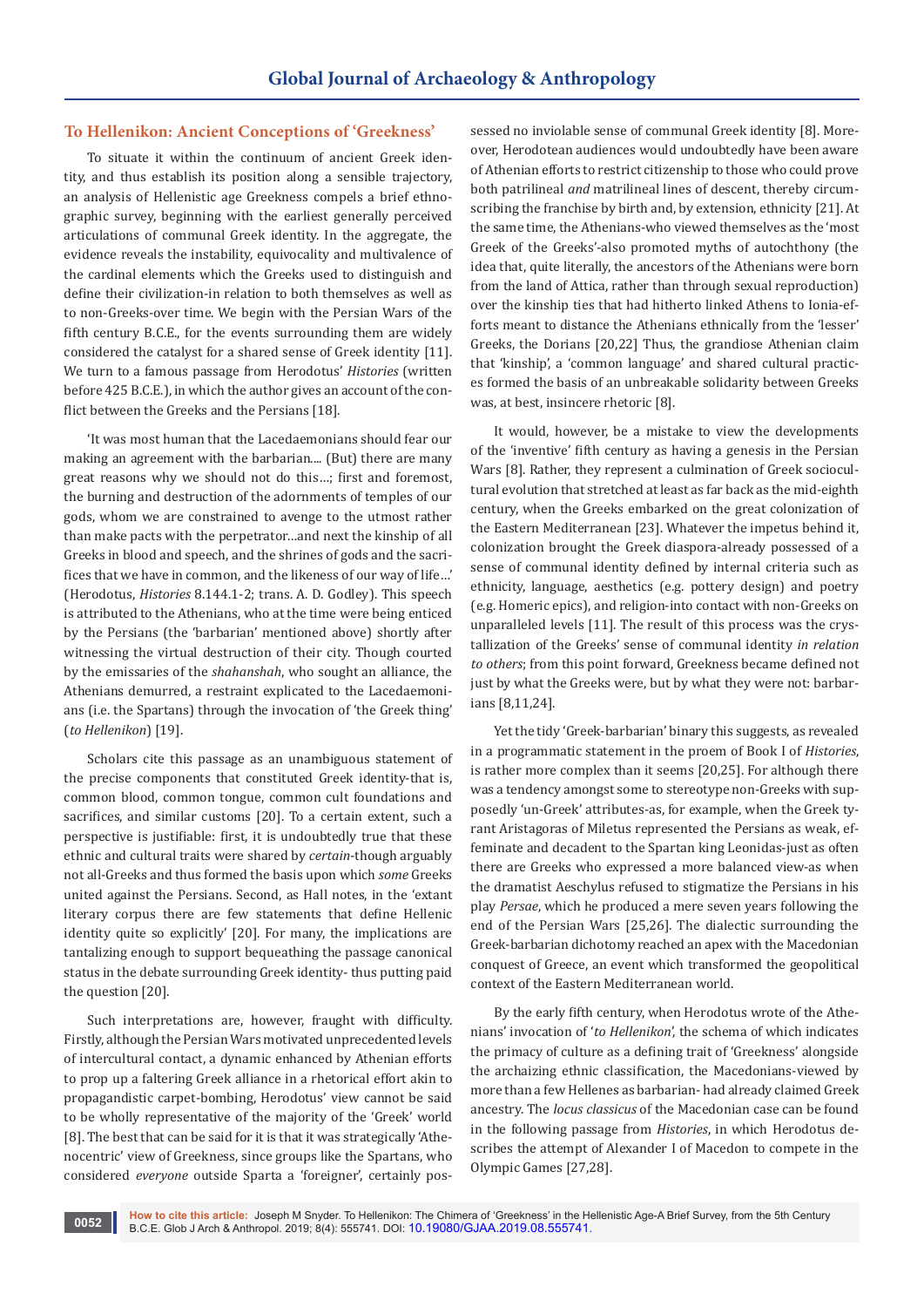'That these descendants of Perdiccas are Greeks (as they themselves say) … and I shall demonstrate that they are indeed Greeks later in my account, but in any case, it is a fact known by those who manage the contest of the Hellenes. For when Alexander chose to compete and came down to enter the contest some of his Greek fellow-competitors were about to bar him, alleging that the contest was not for barbarian athletes but for Greeks. But when Alexander demonstrated that he was an Argive, he was judged to be a Hellene and competed in the footrace where he jointly took the first position'.

The nub of the Macedonian argument rested on Alexander's membership in the Argead *genos*, specifically as a descendant of Temenus of the Peloponnesian Heraclidae-descendants of Herakles, the mythological Panhellenic Greek figure [11,29]. The genealogical (and fictive) path that legitimated Alexander's claims - and, subsequently, his descendants - is a torturous one (complicated by the coupling of Herakles' sexual tenacity with the *wanderlust* obliged by his Labors) and has been covered extensively elsewhere [28-30]. Suffice it to say and given what we know of the malleability of communal Greek identity, the assertion was legitimate *enough*. In time the Macedonian claim became generalized so that every Macedonian, not just the Argead dynasty, could be seen as Greeks *of a kind*. Yet not every Greek was convinced, a bifurcation of opinion that proved decisive in the wake of the Peloponnesian War (431-404 B.C.E.) [31].

The conflict between the *poleis* (city-states) of the Peloponnesian League, led by Sparta, and those of the Athenian Empire was disastrous. As the war ground on indecisively, not only did it coarsen life within the walls of the *poleis*, the inhabitants of which were subjected to deprivation, disease, and death on an unprecedented scale, but it also had the effect of coarsening public debate and discourse [31]. The war was ended ignominiously when the Spartans, determined to break the decades-long deadlock, allied with the Persians, the Greeks' ancient enemy, to defeat the Athenians [31,32]. The Greek world that emerged following the war was riven; its civic discourse polluted by suspicion and mistrust [33].

As tensions festered, the intelligentsia groped for solutions to prevent a recrudescence of all-out war. To this end, the philosopher Isocrates proposed a controversial solution: the Greek world, he argued, should unite in a Panhellenic crusade against the Persians [34]. As uncontentious as this may sound, it was anything but; for Isocrates suggested that the campaign be led by a figure whose Hellenic pedigree was still very much in doubt: Philip II of Macedon, a successor of Alexander I and, as such, a member of the Argead dynasty [29]. Not that any of this mattered to the rhetorician Demosthenes, who vehemently rejected the *bona fides* of Philip's Greekness. Indeed, Demosthenes opposed Isocrates' plan on the basis that the Macedonian king was no more Greek than any other member of the great unwashed horde of non-Greek barbarians [35]. In his *Third Philippic Oration*, Demosthenes damned not only Philip and the Macedonian throng, but castigated the Greeks who supported him:

**0053**

'But if some superstitious bastard had wasted and squandered what he had no right to, heavens! how much more monstrous and exasperating all would have called it! Yet they have no such qualms about Philip and his present conduct, though he is not only no Greek, nor related to the Greeks, but not even a barbarian from any place that can be named with honor, but a pestilent knave from Macedonia, whence it was never yet possible to buy a decent slave' (Demosthenes, *Third Philip Oration* 9.31; trans. J. H. Vince). Philip's destruction of the combined Athenian and Theban forces at Chaeronea in 338 B.C.E. effectively mooted the debate over Macedonian Greekness [11]. When the Macedonians subsequently levelled Thebes, they left standing only the house of the venerated Greek poet Pindar. It was a deliciously potent symbol of their cultural Greekness [36].

In a way, the Macedonian conquest of the Greek world vindicated Isocrates who, decades earlier (ca. 380 B.C.E.), wrote his *Panegyricus* (a 'discourse bringing all together') [33]. Presented as an address to the Greeks gathered at a national festival, the *Panegyricus* stressed Greek unity by asserting that, '…the name Hellenes suggests no longer a race but an intelligence, and that the title Hellenes is applied rather to those who share our culture than to those who share a common blood' [38]. While this may seem like nothing more than the next step in the continued evolution of communal Greek identity, nothing could be further from the truth. For Isocrates deliberately abandoned not only a criterion of Herodotean Greekness, but also the last vestige of Greekness as defined in the earlier Archaic Period (ca. 750-480 B.C.E.): that is, ethnicity (blood) [29,37,38]. Although it cannot be said that Isocrates intended a lowering of the barriers between Greeks and non-Greeks, or that every Greek agreed with his definition of Greekness, his was nevertheless a potent vision of the new Greek world, and it had particular resonance in the 'cosmopolitan' Hellenistic cultures of Seleucid Asia and Ptolemaic Egypt, where far more ambiguous criteria like education and culture came to dominate the discourse of Greekness [37].

## **The Dawn of the Hellenistic Age**

Philip's overwhelming defeat of the Greek forces at Chaeronea decisively settled Macedonian affairs with the Hellenes. The way was now clear for the monarch's long-gestating crusade against the Persians. Yet Philip did not live long enough to realize his dream; for in 336 B.C.E., he was murdered [39]. The task of prosecuting Philip's campaign of 'liberation' and 'punishment' fell to his son and successor, Alexander the Great who, over the course of a decade-long campaign, not only defeated the Persian Empire, he also forged through conquest a Macedonian kingdom that stretched from the Aegean Sea in the west to the Hindu Kush in the east [40]. This cosmopolitan (albeit loosely-knit) kingdom was one of the largest single political entities the world had yet seen. With the benefit of hindsight, its swift dissolution following the death of the man who forged it seems a foregone conclusion.

The 'funeral games' that followed Alexander's death in 323 B.C.E. consumed his nascent empire, and for the next fifty years its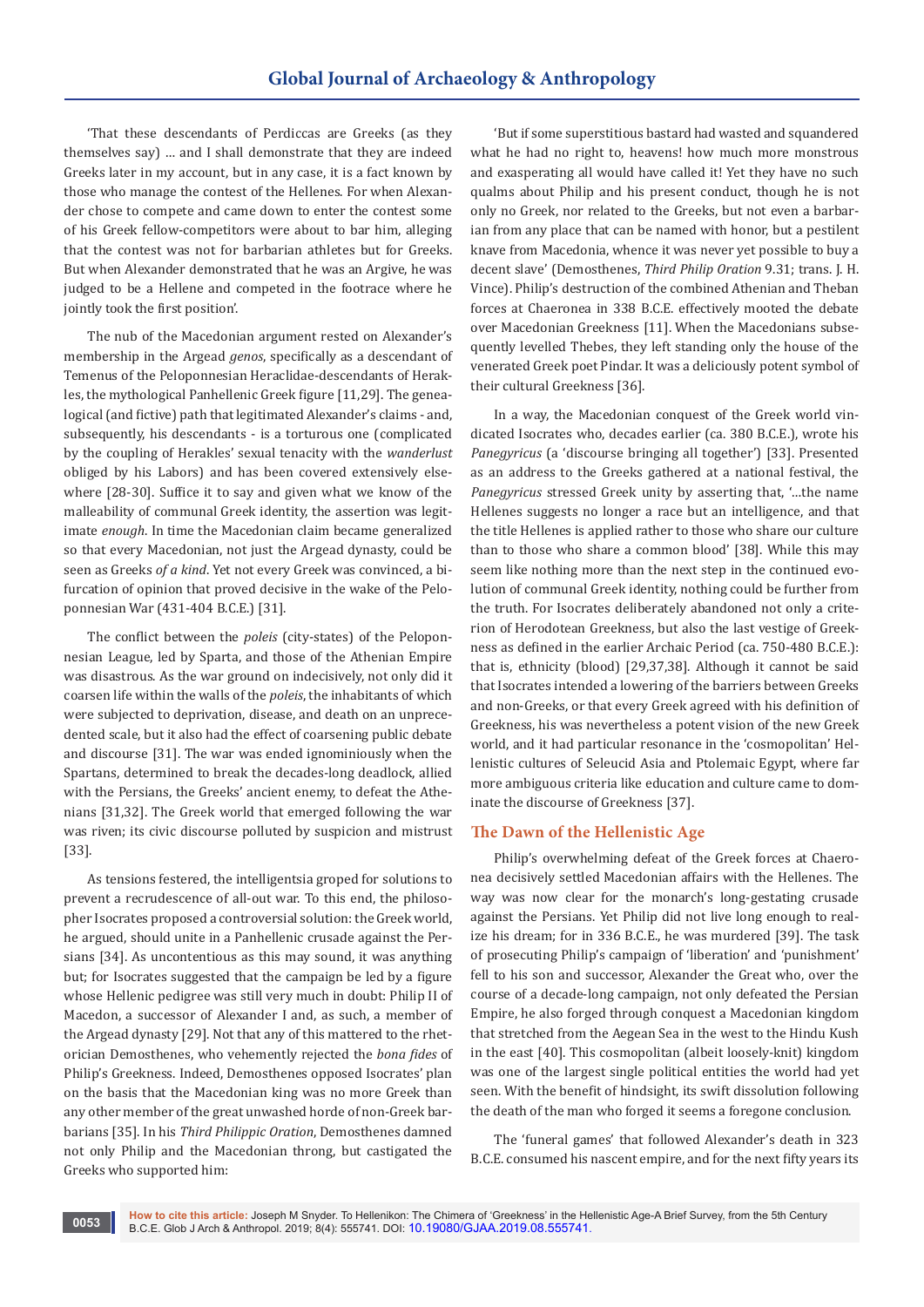history was one of violent struggle and shifting alliances between the *diadochoi* (i.e. Alexander's generals) [40]. When the last of these men died in battle in 281 B.C.E., a single unified 'Alexandrine Empire' was nowhere in sight. In its place stood the estranged empires of Seleucid Asia and Ptolemaic Egypt, as well as a varying number of smaller kingdoms [41]. For the next three centuries, these far-flung, polyethnic and polyglot (although the Greek *lingua franca* was *koine*, a dialect of Attic Greek) realms populated by a minority of Greeks served as the *locus* of Hellenistic culture. The remainder of this study surveys the semantics surrounding Greekness during this period, as expressed through the image (coins), text (epigraphy and official correspondence), and social practice (urban planning, government, and religion) of the Hellenistic rulers of Ptolemaic Egypt and Seleucid Asia [29].

#### **Greekness in the Spear-won Kingdoms**

'For now, that there was no one to take over the empire, those who ruled peoples or cities could each entertain hopes of kingship and controlled hence-forward the territory under their power as if it were a spear-won kingdom' [41]. As with Alexander before them, the authority of the Seleucid and Ptolemaic kings rested *theoretically* on the right of the victor - that is, the right to exercise sovereignty over lands won through conquest [40]. Yet rulership in these 'spear-won' kingdoms was rather less straight forward than the imposition of monarchical will through brute force [42]. For one thing, the Seleucids, whose vast, heterogeneous realm stretched from Asia Minor to Bactria, constituting the bulk of the now-defunct Achaemenid Empire, had to reckon with numerous existing power centers: not only non-Greek temple-states like Babylonia, but also numerous Greek *poleis*, the foundations of which were in some cases centuries old [43]. These *poleis* were accustomed to a certain degree of internal autonomy, a license which fostered both democracy and political harmony within the confines of the city-state. Naturally, these islets of Greekness in an ocean of indigenous cultures guarded such traditions jealously.

Epigraphic evidence suggests that the Seleucids, acutely aware of their status as minority rulers, acknowledged and likewise protected these ideals of civic Greekness, as shown demonstrably in the following passage from a letter from the Seleucid king (attributed variously to Antiochus I or II) to the city of Erythrai (ca. 261 (?) B.C.E.) [40,44]: 'And since (your envoys) have shown that under Alexander and Antigonus your city was autonomous and free from tribute, while our ancestors were always zealous on its behalf; since we see that their judgment was just, and since we ourselves wish not to lag behind in conferring benefits, we shall help you to maintain your autonomy and we grant you exemption not only from other tribute but even from (the) contributions (to) the Gallic fund. You shall have also (... and) any other benefit which we may think of or (you ask for)' (*OGIS* 223).

The passage also reveals the Seleucids' sense of *realpolitik*, a savviness confirmed by their calculated adoption of *euergetism* (i.e. benefaction) [45]. *Euergetism* was not a Hellenistic innovation; rather, it developed out of a Classical tradition known as *liturgies* [46]. Briefly, in the Classical age taxation was anathema; thus, most city-states had very little public revenues from which to draw for things like town improvements or festivals. The funding gap was filled by *liturgies*, a system of reciprocity wherein a wealthy patron undertook to fund tasks for the benefit of the community in exchange for the prestige accrued by virtue of his munificence [47]. In the Hellenistic age, *euergetism* replaced *liturgies*, and kings became the ultimate patrons of their Hellenic populations, embedding themselves more deeply in Greek tradition by funding not only the foundation of new *poleis*, but also such projects as the addition of new *stoa* and *gymnasia* to pre-existing foundations. Even the forgiveness of taxes fell under the rubric of *euergetism*, an excellent example of which can be found in the epigraph below (ca. 242 B.C.E.) [48]. Excavated at Delphi, the inscription asks, on behalf of Seleucus II, 'the kings and the dynasts of the cities and leagues' (of Smyrna and Magnesia-by-Sipylos) to confirm, '…the city of the Smyrnaeans be sacred and inviolable (and whereas) he himself, having obeyed the oracle of the god and having done what he requests of the city, has granted to the Smyrnaeans that their city and land should be free and not subject to tribute, and guarantees to them their existing land and promises to return their fatherland…' (*OGIS* 228).

In return for such largess Greek cities declared the king their saviour (*soter*), as attested, for example, by Ptolemy I and Antiochus I; or their benefactor (*euergetes*), as attested by Ptolemy III; or even a living god (*epiphanes*), attested by Antiochus IV; with the result being the proliferation of Greek-style ruler cults-an institution which had a long tradition in the Hellenic world [49]. Since time immemorial the historical founders of Greek cities received an official cult of the dead. In the early Hellenistic period, the establishment of ruler cults remained a posthumous affair, but by the third century B.C.E. they were increasingly formulated as a way of giving thanks to founders, benefactors, donors, and saviors who were still very much alive [50]. As institutions cults propagated the divine and charismatic nature of kingship and the kings-a process which had the effect of legitimating the Hellenistic rulers in the eyes of the Greeks-and flourished in the Seleucid and Ptolemaic kingdoms on both the state and municipal levels. On the municipal level, a ruler cult dedicated to the Seleucid king Antiochus III and his 'sister' queen Laodike was deliberately woven into the fabric of Teos (ca. 204/3 BCE) and Iasos (ca. 197 B.C.E.), honoring Antiochus' successful liberation of the *poleis* from Attalid rule [51]. At Teos, the king and queen received a cult statue, along with the following dedication: 'In order therefore that we also on every occasion shall appear as returning appropriate thanks to both king and the queen and surpassing ourselves in the honors (given) to them for their benefaction and that the People appear to all as strongly inclined toward the expression of gratitude, with good fortune, it shall set up beside the statue of Dionysus marble statues of the finest (quality) and most religiously appropriate (character) of both King Antiochus and his sister Queen Laodice, in order that, having granted that the city and its land be sacred and inviolable and freed us from tribute…they may be common saviors of our city and jointly confer benefits on us' [52,53].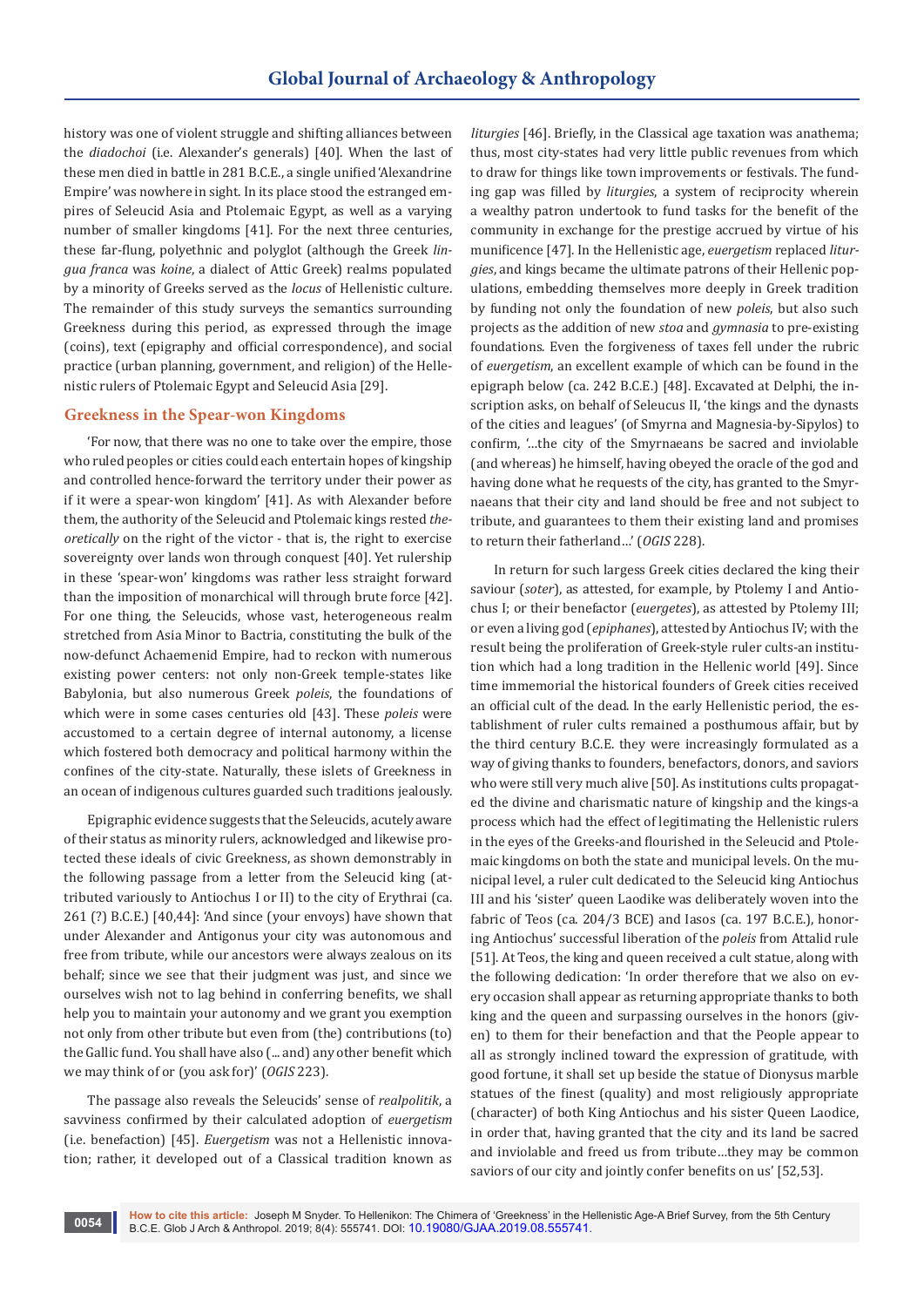In addition, and in keeping with ancient Greek custom, the Antiocheia and Laodikeia civic festivals were established at Teos to celebrate the creation of the new deities. Much the same process unfolded in Egypt with the development of the state ruler cult of the Ptolemies. Begun with the efforts of Ptolemy II to posthumously deify his father Ptolemy I Soter, the process not only agglomerated all the trappings of a Greek ruler cult-including a temple foundation and an annual festival with games, the Ptolemaia (which came to rival the Olympic Games in renown)-but also set out to ossify the putative genealogical link between the Ptolemies and Alexander the Great. The process culminated under Ptolemy Philopator (r. 221-204 B.C.E), who caused to be constructed a new, collective sema (i.e. grand tomb or mausoleum) in Alexandria where the mummified remains of the Ptolemaic kings were displayed alongside those of Alexander [19]. The end result was the creation of a true dynastic cult in the Ptolemaic kingdom [19].

Whether establishing Greek-style ruler cults, protecting Greek civic ideals or engaging in ancient forms of Hellenic munificence, the Ptolemaic and Seleucid monarchs virtually swaddled themselves in Classical traditions, of necessity formulating policies and displaying behavior's that bequeathed to them an ineffable sense of Greekness-and, by extension, affirmed their legitimacy. It would be an error, however, to assume that such efforts mark the limit of these programmes; for nothing quite so readily conveyed to their subjects the Greekness of these rulers as the images they propagated on coins. Coupled with the monumentalism of Greek architecture characteristic of the Hellenistic age, these articulations of power asserted the Hellenic pedigree of the Macedonian dynasts.

In the Hellenistic kingdoms the typology of coinage was heavily symbolic. On the one hand, it constituted an essential pivot in the ongoing dialectic between the ruler and the ruled; it was an omnipresent means by which the relationship between the dominant and the dominated was reified, a self-perpetuating dynamic affirmed and strengthened through constant use [54,55]. While on the other hand, the program of representational art signifies active self-definition-that is, the symbols the ruler thought appropriate to display in public (Millar 1993). For example, new tetradrachms struck at Alexandria beginning in 290 B.C.E. were issued bearing the portrait of Ptolemy I on the obverse. The portrait is highly individualized, depicting Ptolemy Soter with scruffy 'Alexander-like' hair, a royal diadem, and a goat-skin *aegis*. On the reverse of the series was an image of the eagle of Zeus [55]. Combined, this motif encoded a message which served to reinforce Ptolemaic Greekness; for according to legend, Ptolemy was the child of Arsinoe, a descendant of Herakles and lover of Alexander the Great's father, Zeus. This meant that Ptolemy was not only the brother of Alexander the Great, but also the son of the chief Olympic deity in the Greek pantheon, a narrative which explains coin's iconography: Ptolemy's carefully disarrayed locks recalled Alexander; the crown evoked Greek kingship; the goat-skin *aegis* was *Zeus's* goat-skin *aegis*; and the image of the eagle clutching a thunderbolt on the reverse married two symbols which represented the Olympian. Thus, the immense narrative elicited by these small

**0055**

silver coins, which were used throughout Egypt for 250 years, confirmed the Greekness of the Ptolemaic line by positioning it along a continuum (arguably *the* continuum) of Hellenic dynastic lineage-one which began with Zeus.

As with the Ptolemies, the coinage of the Seleucids was purely Greek in style, iconography and legend [44]. Unlike the Ptolemies, however, the Seleucids did not possess an absolute monopoly over the types of coins-and hence their concomitant iconography-issued within their realm [54]. Beginning with the reign of Seleucus I (r. 305-281 B.C.E.), a diversity of images (including a head of Dionysus, Athena Nike, and even elephants) populated Seleucid coinage [56]. The range of state-minted coin types (as opposed to those minted locally by Greek city-states) was circumscribed in the third century under Antiochus I, who formulated a new pattern of motifs that remained characteristic of the Seleucid kingdom's state-minted coins at least until Antiochus IV (d. 164 B.C.E. [56]. These tetradrachms tended to depict the monarch under whose reign they were issued (although it must be noted that, as with the Ptolemies, this was not invariably the case; for special issues were minted occasionally). Thus, the portraits found on Seleucid coins are ultra-specific: on the obverse we are presented with the un-bearded image of the reigning Seleucid monarch who, echoing the symbolic typology of Ptolemaic tetradrachms, wears the quintessentially Alexandrine hairstyle tucked casually beneath the band of a royal diadem [56]. On the reverse is found the naked, bow-and-arrow wielding image of Apollo-on-the-Omphalos [56]. As with the Ptolemies, this combined iconography was meant to reinforce Seleucid Greekness by recalling the legend surrounding Seleucus' birth: '…He (Seleucus), too, was illustrious for his bravery and for his miraculous origins. His mother, Laodice, who was married to Antiochus, one of Philip's famous generals, had a dream in which she saw Apollo unite himself with her and, having conceived, she received from the god, as a gift for her favors, a ring with a stone on which was engraved an anchor together with the demand that she give it to the son she would bear. This vision was even more amazing as a ring with the same engraving was found the following day in Laodice's bed, and Seleucus, when he was born, had an anchor marked on his thigh'.

Once again, we are confronted by an immense and complex narrative conveyed simplistically via image and inscription on coinage. Very clearly in both the Ptolemaic and Seleucid contexts, these Hellenistic rulers saw themselves as Greek and wanted their subjects/citizens to as well. If this was insufficient reminder, the Greek settlers in these Hellenistic kingdoms need look no further than the city-states they populated. Indeed, in the various Hellenistic societies, the *polis* was the natural environment for Greeks wherever they lived, just as it had been during the Classical period [40]. Unlike the Seleucids, whose penchant for Greek city-founding is well documented [57,40], the Ptolemies founded virtually no *poleis*, the exception being Ptolemais in Upper Egypt (Ptolemaic Egypt possessed a total of three *poleis*, including Alexandria and Naukritas) [58]. This is explained by Egypt's millennia-long history of pharaonic rulership, which embedded within the pol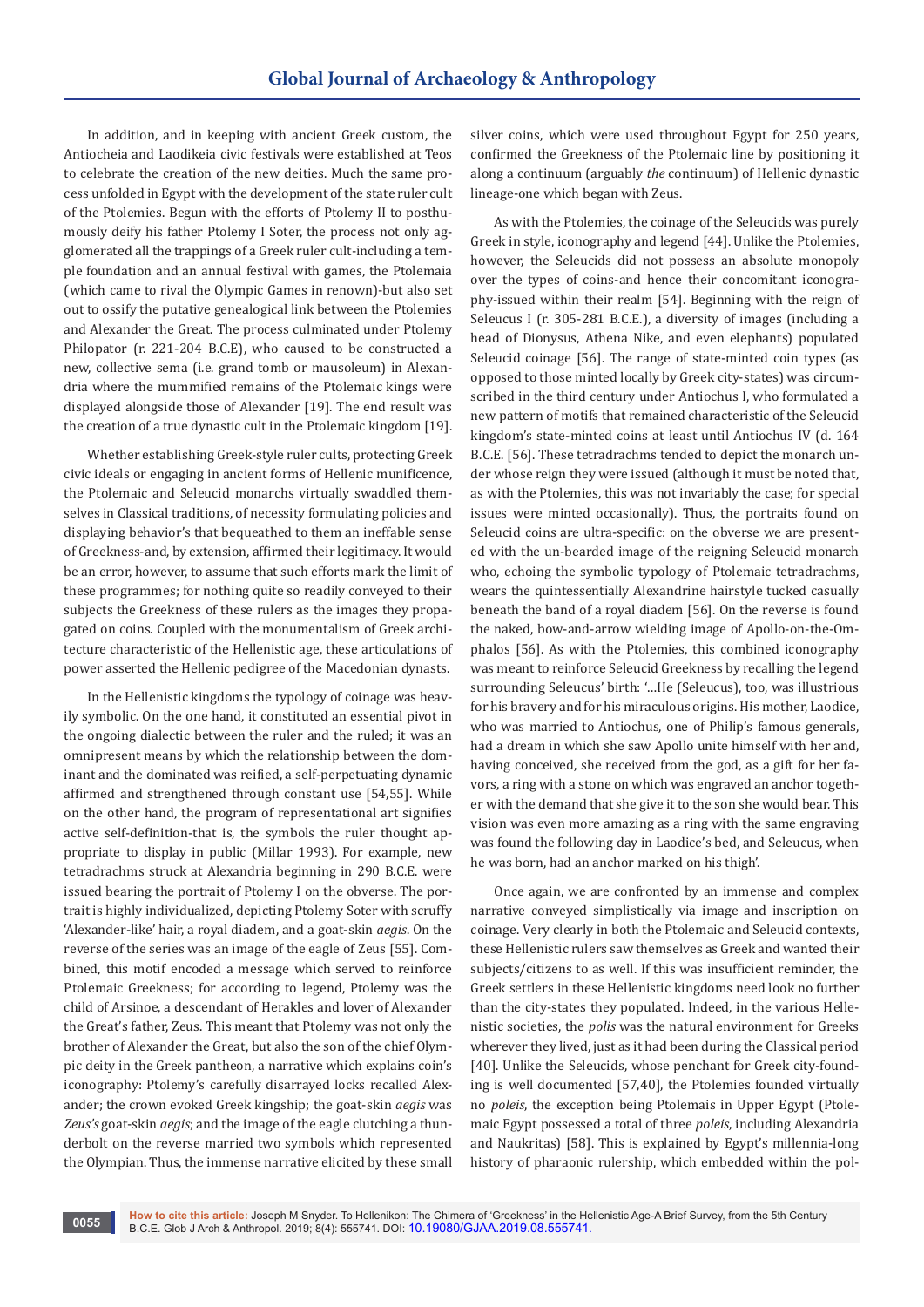ity as well as its people a predilection toward monarchical rule. Meanwhile the Seleucids found themselves encumbered with a massive realm in which Greek city-states, possessed of long histories of (semi)autonomy, were already present. Moreover, it suited Seleucid political and strategic needs to find their own *poleis* in order to entice Hellenic settlement. To this end, an urban fabric arose based on the so-called Hippodamian plan of classical Greece, a standard and familiar formula which bequeathed to these new foundations such quintessentially Greek elements as *agora*, theatres and *gymnasia*, the pedagogical institution that reinforced Greek identifications [59]. In so doing, Greekness became writ large across the Seleucid landscape.

The foregoing survey of Greekness in the Hellenistic world is by no stretch of the imagination comprehensive; rather, it is meant to be representative-sufficient to confirm through examples found in text, image, and social practice that Greekness was at no point universally fixed across the Greek world (a concept as ill-defined, undefinable, and inconstant as Greekness itself) [60,61]. Clearly, to anticipate congruence rejects the historical reality: in the fifth century, Herodotus' criteria were different from those of the Archaic Greeks, who centuries earlier largely defined Greekness by blood (ethnicity); meanwhile, the Spartans considered all non-Spartans foreigners, a position which excluded the rest of the Greek world; Isocrates, for his part, argued in the fourth century for a set of criteria that not only undermined key principles of the Herodotean view, but also diverged from that of Demosthenes (and, it must be said, most fifth-century Athenians). Thus, to expect convergence across the Hellenistic kingdoms, following the end of Hellenic political hegemony, denies the agency of context and conditionality that informed the earlier debate. That the Athenian perspective should bear the weight and profundity of a canonical view is only by virtue of sheer probability. More, much more evidentiary material (inscriptions, histories, tragedies, poems, treatises, and dialogues) was produced in Athens and by Athenians than by any other Greek *polis*. Statistically, then, those perspectives were much more likely to survive-a reality that has since colored the debate.

#### **References**

- 1. Fallmerayer JP (1830) History of the Morea in the Middle Ages. **Stuttgart**
- 2. Vryonis Speros (1971) The Decline of Medieval Hellenism in Asia Minor and the Process of Islamization from the Eleventh through the Fifteenth Century. University of California Press, Berkeley, USA.
- 3. Hartog Francois (1988) The Mirror of Herodotus, trans. J. Lloyd. University of California Press, Berkeley, USA.
- 4. Swain Simon (1996) Hellenism and Empire: Language, Classicism, and Power in the Greek World.
- 5. Nash Ronald (1966) The Gospel of the Greeks. P and R Publishing, Phillipsburg, USA.
- 6. Morgan Catherine (2004) Attic Fine Pottery of the Archaic to Hellenistic Period in Phanagoria. Brill, Leiden, Netherlands.
- 7. Haarmann Harald (2014) Roots of Ancient Greek Civilization: The Influence of Old Europe. McFarland & Company, Jefferson, USA.
- 8. Skinner Joseph E (2012) The Invention of Greek Ethnography: From Homer to Herodotus. Oxford University Press, Oxford, UK.
- 9. Mitchell (2007) Panhellenism and the Barbarian in Archaic and Classical Greece. The Classical Press of Wales, Swansea, UK.
- 10. Hall (2002) Hellenicity. University of Chicago Press, Chicago, USA.
- 11. Mitchell Lynette G (2013) Greekness. Bagnall R, Broderson C (Eds.), The Encyclopaedia of Ancient History, Wiley-Blackwell, Malden, USA, pp. 2990-2992.
- 12. Morris Ian (2009) The Greater Athenian State. Morris I, Scheidel W (Eds.), The Dynamics of Ancient Empires: State Power from Assyria to Byzantium, Oxford University Press, Oxford, UK, pp. 99-177.
- 13. Ma John (2003) Kings. Erskine A (Eds.), A Companion to the Hellenistic World, Wiley-Blackwell, Malden, USA, pp. 177-195.
- 14. Starr Chester (1991) The Origins of Greek Civilization, 100-650 B.C. Knopf AA, New York, USA.
- 15. Herodotus The Complete Works of Herodotus, trans. A. D. Godley (Delphi Classics). Delphi Classics, Hastings, UK.
- 16. Martin Thomas (2013) Ancient Greece. Yale University Press, New Haven, USA.
- 17. Popper Karl (1998) The World of Parmenides: Essays on the Presocratic Enlightenment.
- 18. Grafton A (2013) The Classical Tradition. Cambridge, Harvard University Press, Mass, UK.
- 19. Thomas CG (1997) Paths from Ancient Greece. Brill, Leiden, Netherlands.
- 20. Hall Jonathan M (2000) Ethnic Identity in Greek Antiquity. Cambridge University Press, Cambridge, UK.
- 21. Littman Robert J (1990) Kinship and Politics in Athens, 600-400 B.C. Peter Lang Publishers, Bern, Europe.
- 22. Clark Matthew (2012) Exploring Greek Myth. Wiley-Blackwell, Malden, **IISA**
- 23. Buckley Terry (2010) Aspects of Greek History, 750-323 BC: A Source-Based Approach. Routledge, Oxon, UK.
- 24. Cartledge Paul (1993) The Greeks: A Portrait of Self and Others. Oxford University Press, Oxford, UK.
- 25. Gruen Erich S (2010) Rethinking the Other in Antiquity. Princeton University Press, Princeton, USA.
- 26. Provencal, Vernon L (2015) Sophist Kings: Persians as Others in Herodotus. Bloomsbury Academic, London, UK.
- 27. Hornblower Simon (2011) The Greek World 479-323 BC. Routledge, Oxon, UK.
- 28. Green Peter (1992) Alexander of Macedon, 356-323 BC: A Historical Biography. University of California Press, Berkeley, USA.
- 29. Hall (2012) What happened to the families of Pindaric patrons-and to epinician poetry? Argocs P, Carey C. et al (Eds.), Reading the Victory Ode, Cambridge University Press, Cambridge, UK, pp. 93-110.
- 30. Heckel Waldemar (2010) Argeads. Gagarin M (Eds.), The Oxford Encyclopaedia of Ancient Greece and Rome, Oxford University Press, Oxford, UK, pp. 227-230.
- 31. Kagan Donald (2003) The Peloponnesian War. Penguin, New York, USA.
- 32. Bagnall Nigel (2004) The Peloponnesian War: Athens, Sparta, and the Struggle for Greece. St. Martin's Press, New York, USA.
- 33. Papillon Terry (2006) Isocrates. Worthington I (Eds.), A Companion to Greek Rhetoric, Wiley-Blackwell, Malden, USA, p. 58-74.